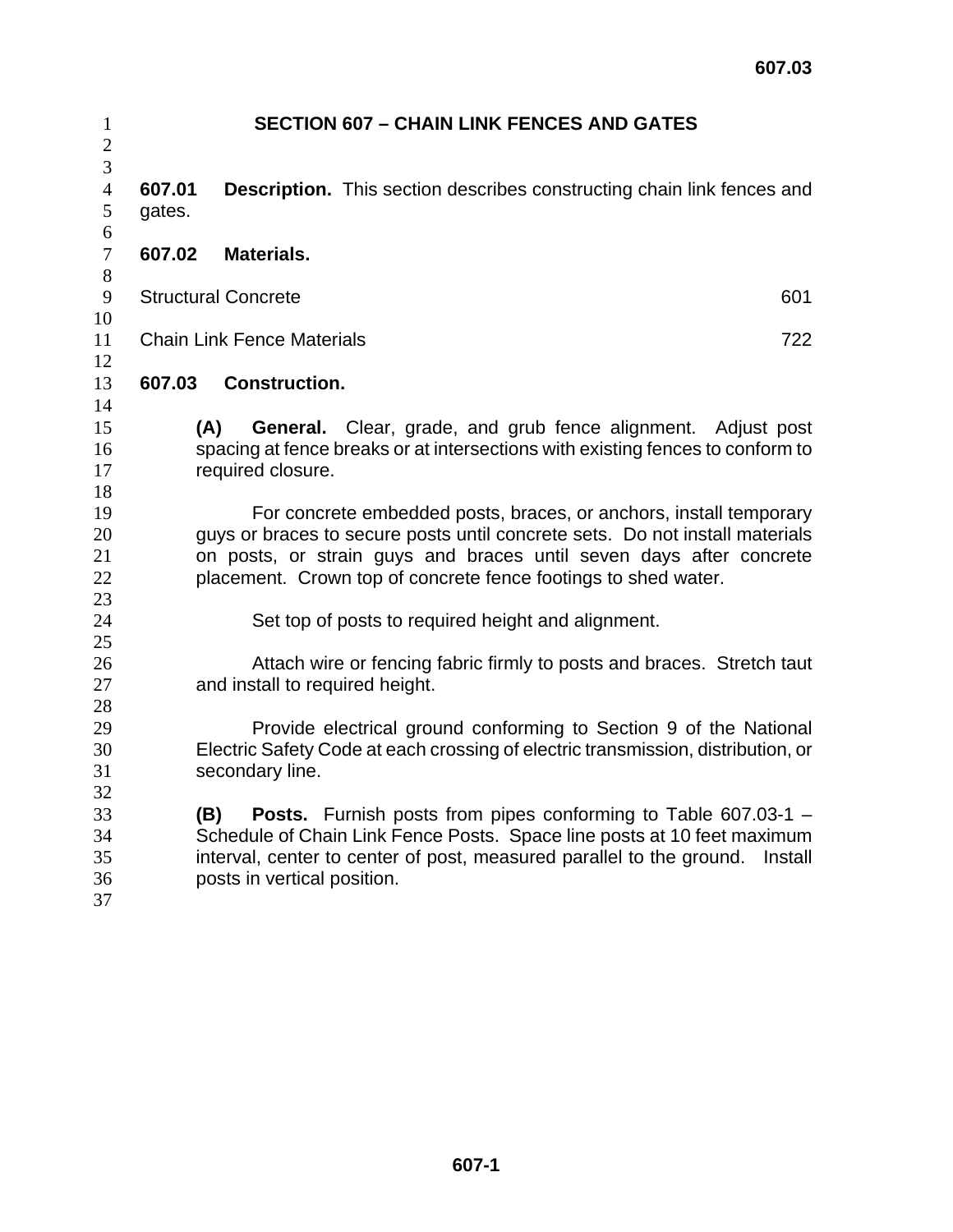37

## **TABLE 607.03-1 - SCHEDULE OF CHAIN LINK FENCE POSTS**

## **ZINC-COATED PIPE - NOMINAL**

| <b>Fence</b><br><b>Height</b>  | <b>Line Post</b>  |              | <b>End, Corner</b><br>& Pull Post |              | <b>Brace</b>             |              | <b>Top Rail</b>          |              |
|--------------------------------|-------------------|--------------|-----------------------------------|--------------|--------------------------|--------------|--------------------------|--------------|
| (Feet)                         | OD<br><b>Inch</b> | Wt<br>lbs/ft | OD<br><b>Inch</b>                 | Wt<br>lbs/ft | <b>OD</b><br><b>Inch</b> | Wt<br>lbs/ft | <b>OD</b><br><b>Inch</b> | Wt<br>lbs/ft |
| 3                              | $1 - 7/8$         | 2.72         | $1 - 7/8$                         | 2.72         | $1 - 5/8$                | 2.57         | $1 - 3/8$                | 1.68         |
| 4                              | $1 - 7/8$         | 2.72         | $1 - 7/8$                         | 3.65         | $1 - 5/8$                | 2.57         | $1 - 3/8$                | 1.68         |
| 5                              | $1 - 7/8$         | 2.72         | $2 - 3/8$                         | 3.65         | $1 - 5/8$                | 2.57         | $1 - 5/8$                | 2.27         |
| 6                              | $2 - 3/8$         | 3.65         | 3                                 | 5.79         | $1 - 5/8$                | 2.57         | $1 - 5/8$                | 2.27         |
| <b>ALUMINUM PIPE - NOMINAL</b> |                   |              |                                   |              |                          |              |                          |              |
| <b>Fence</b><br><b>Height</b>  | <b>Line Post</b>  |              | <b>End, Corner</b><br>& Pull Post |              | <b>Brace</b>             |              | <b>Top Rail</b>          |              |
| (Feet)                         | OD<br><b>Inch</b> | Wt<br>lbs/ft | <b>OD</b><br><b>Inch</b>          | Wt<br>lbs/ft | <b>OD</b><br>Inch        | Wt<br>lbs/ft | <b>OD</b><br><b>Inch</b> | Wt<br>lbs/ft |

38

40

39 Conform footing depths to Table 607.03-2 – Footing Depths.

3 | 2 |1.264 | 3 |2.621 |1-1/4 |0.786 | 1-1/4 |0.786

| <b>TABLE 607.03-2 - FOOTING DEPTHS</b> |                                       |                                        |  |  |  |
|----------------------------------------|---------------------------------------|----------------------------------------|--|--|--|
| <b>Type of Post</b>                    | <b>Fabric Height</b><br><b>Inches</b> | <b>Footing Depth</b><br>(Minimum) Feet |  |  |  |
| Line Post                              | 36                                    | 2                                      |  |  |  |
| End, Corner, and Gate Post             | 36                                    | 2.5                                    |  |  |  |
| Line Post                              | 48                                    | 2.5                                    |  |  |  |
| <b>Other Post</b>                      |                                       |                                        |  |  |  |

 $\frac{41}{42}$ 

Use minimum footing diameter of 8 inches, or three times diameter of 43 post, whichever is greater.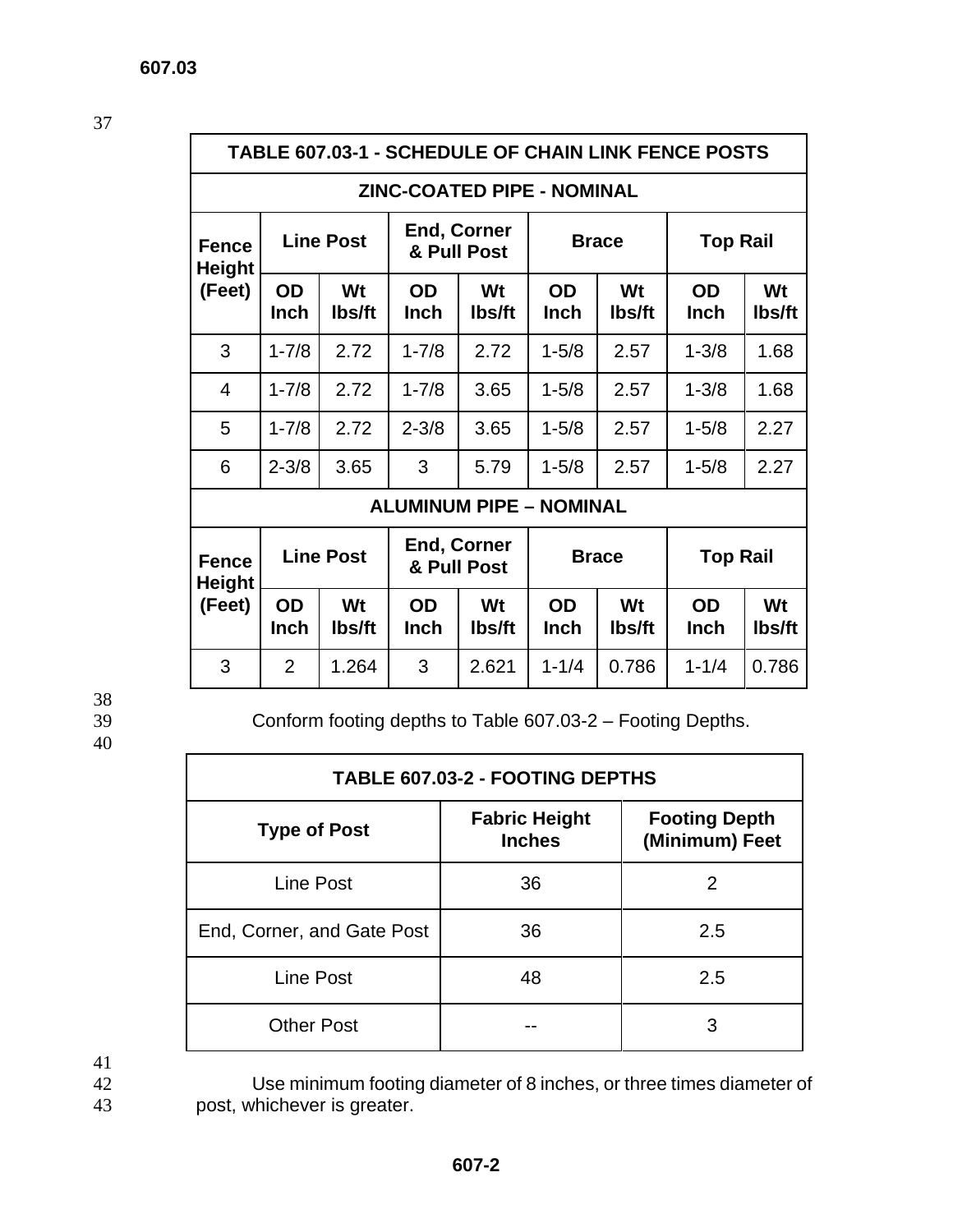| 44 |                                                                                   |
|----|-----------------------------------------------------------------------------------|
| 45 | For fence heights greater than 6 feet, brace end, corner, and gate                |
| 46 | posts to nearest line post with horizontal braces as compression members,         |
| 47 | and truss rods with turnbuckles as tension members. Provide brace and             |
| 48 | truss pull posts at intervals of 300 feet in both directions.                     |
| 49 |                                                                                   |
| 50 | Install corner posts when fence line changes 30 degrees or more.                  |
| 51 |                                                                                   |
| 52 | Pass top rail or top tension wire through base of line post tops or               |
| 53 | extension arms, and form continuous brace from end to end of each fence           |
| 54 | section.                                                                          |
| 55 |                                                                                   |
| 56 | Furnish top rails in approximate 20-foot lengths. Provide top rails with          |
| 57 | accepted outside couplings or expansion sleeves. Fasten top rail or top           |
| 58 | tension wire securely to terminal posts with rail ends and brace bands.           |
| 59 |                                                                                   |
| 60 | Furnish brace rails in required lengths.                                          |
| 61 |                                                                                   |
| 62 | <b>Fence Fabric.</b> Fasten chain link fabric on designated side of posts.<br>(C) |
| 63 | Position fabric to follow ground contour with bottom of fabric 2 inches above     |
| 64 | ground.                                                                           |
| 65 |                                                                                   |
| 66 | Provide knuckled finish on bottom edge of chain link fabric. For chain            |
| 67 | link fabric widths greater than 60 inches, provide twisted and barbed finish on   |
| 68 | top edge. For chain link fabric widths of 60 inches or less, provide knuckled     |
| 69 | finish on top edge.                                                               |
| 70 |                                                                                   |
| 71 | Fasten top edge of chain link fabric to top rail or tension wire between          |
| 72 | posts. Fasten bottom edge of chain link fabric to tension wire between posts.     |
| 73 | Excavate high points of ground to install bottom tension wire on straight         |
| 74 | grade between posts. Do not fill depressions.                                     |
| 75 |                                                                                   |
| 76 | Fasten chain link fabric to end, corner, and gate posts with stretcher            |
| 77 | bars and stretcher bar bands spaced at 12 inches. Fasten chain link fabric to     |
| 78 | line posts and tension wires with tie wires or metal bands. Space tie wires or    |
| 79 | metal bands on line posts at approximately 14 inches, and on top rails and        |
| 80 | tension wires at approximately 24 inches.                                         |
| 81 |                                                                                   |
| 82 | Gates. Furnish gate frames and posts from pipes conforming to Table<br>(D)        |
| 83 | 607.03-3 – Gates (3 Feet to 6 Feet Height), or accepted shapes of equivalent      |
| 84 | structural strength. Cross-truss drive gates with adjustable truss rods           |
| 85 | acceptable to the Engineer. Assemble from properly designed fittings, or by       |
| 86 | welding techniques acceptable to the Engineer.                                    |
| 87 |                                                                                   |
| 88 |                                                                                   |
|    |                                                                                   |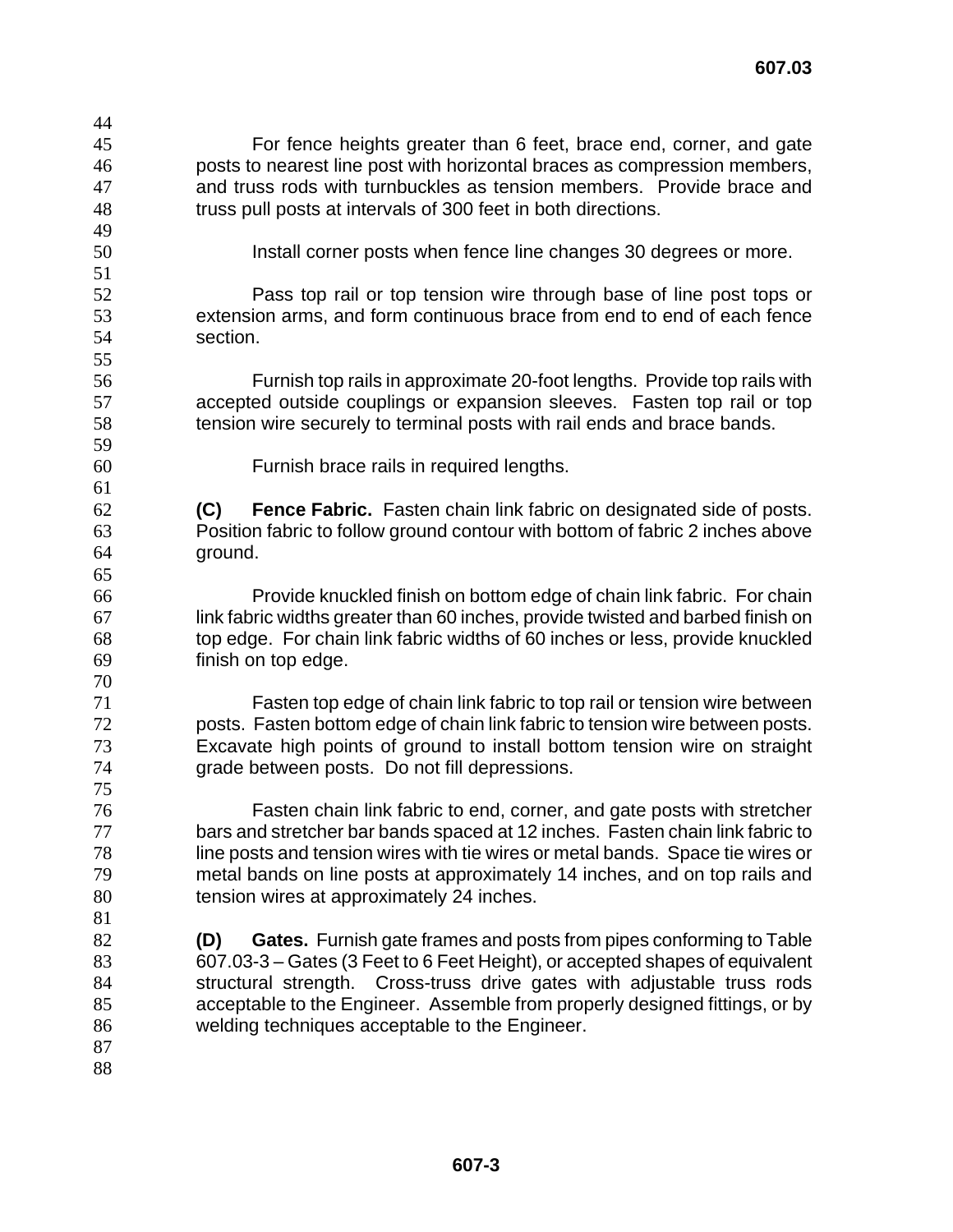Use chain link fabric for gate. Attach fabric to gate frame by stretcher bars and tie wires, as specified for fence construction, and suitable tension connectors spaced at approximately 12 inches. 91<br>92

For gate heights up to 60 inches, hang gate with two hinges. For gate heights greater than 60 inches, hang gate with three hinges. Provide hinges designed to clamp securely to gate post, and permit gate to swing back against fence.

97 **Provide gates with combination catch and locking attachment of** 98 design acceptable to the Engineer. Provide stops to hold gates open and 99 center rest with catch where required.

100

96

| TABLE 607.03-3 - GATES (3 FEET TO 6 FEET HEIGHT) |                                    |                                                                        |                   |                                    |  |
|--------------------------------------------------|------------------------------------|------------------------------------------------------------------------|-------------------|------------------------------------|--|
| <b>ZINC-COATED PIPE</b>                          |                                    |                                                                        |                   |                                    |  |
|                                                  | <b>GATE FRAMES</b>                 |                                                                        | <b>GATE POSTS</b> |                                    |  |
| O.D.<br><b>Inch</b>                              | <b>Nominal</b><br>Weight<br>lbs/ft | <b>GATE</b><br><b>OPENING</b>                                          | O.D.<br>Inch      | <b>Nominal</b><br>Weight<br>Ibs/ft |  |
| $1 - 7/8$                                        | 2.72                               | Single to 6' or<br>Double to 12'                                       | 3                 | 5.79                               |  |
| $1 - 7/8$                                        | 2.72                               | Single over 6'<br>to 13' or<br>Double over<br>12' to 26'<br>inclusive  | 4                 | 9.11                               |  |
| $1 - 7/8$                                        | 2.72                               | Single over 13'<br>to 18' or<br>Double over<br>26' to 36'<br>inclusive | $6 - 5/8$         | 18.97                              |  |
| $1 - 7/8$                                        | 2.72                               | Single over 18'<br>or Double over<br>36'                               | $8 - 5/8$         | 24.70                              |  |

101 102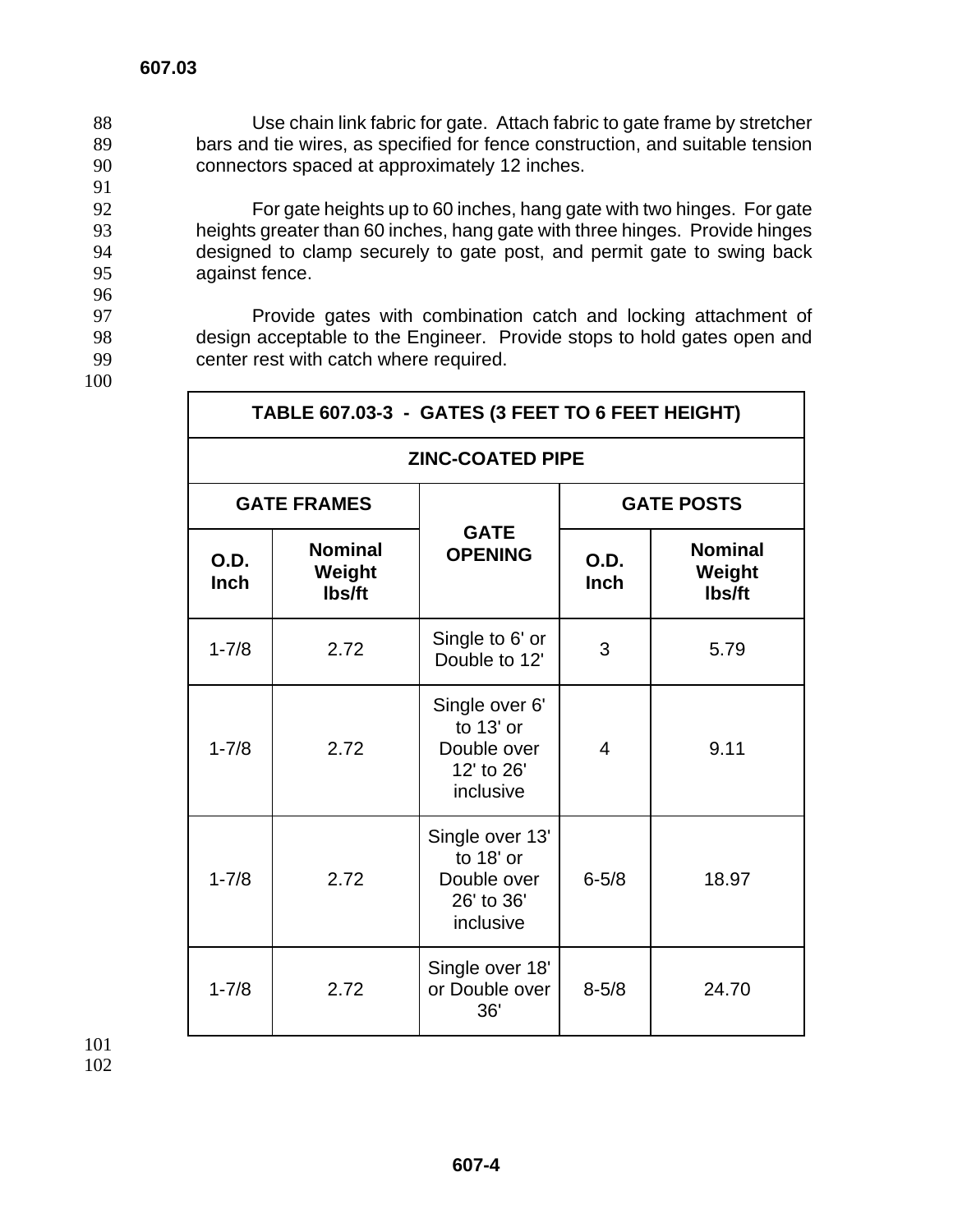| TABLE 607.03-3 - GATES (Continued)           |                                       |               |                                                                         |                                              |                                       |               |  |
|----------------------------------------------|---------------------------------------|---------------|-------------------------------------------------------------------------|----------------------------------------------|---------------------------------------|---------------|--|
| <b>ALUMINUM PIPE</b>                         |                                       |               |                                                                         |                                              |                                       |               |  |
| <b>GATE FRAMES</b>                           |                                       |               |                                                                         | <b>GATE POSTS</b>                            |                                       |               |  |
| <b>Nominal</b><br><b>Size</b><br><b>Inch</b> | <b>Nominal</b><br>O.D.<br><b>Inch</b> | Wt.<br>lbs/ft | <b>GATE</b><br><b>OPENING</b>                                           | <b>Nominal</b><br><b>Size</b><br><b>Inch</b> | <b>Nominal</b><br>O.D.<br><b>Inch</b> | Wt.<br>lbs/ft |  |
| $1 - 1/2$                                    | 1.9                                   | 0.94          | Single to 6' or<br>Double to 12'                                        | 3                                            | $3 - 1/2$                             | 2.621         |  |
| $1 - 1/2$                                    | 1.9                                   | 0.94          | Single over 6'<br>to 13' or<br>Double over<br>12' to 26'<br>inclusive   | $3 - 1/2$                                    | $\overline{4}$                        | 3.151         |  |
| $1 - 1/2$                                    | 1.9                                   | 0.94          | Single over<br>13' to 18' or<br>Double over<br>$26'$ to<br>36'inclusive | 6                                            | $6 - 5/8$                             | 6.564         |  |
| $1 - 1/2$                                    | 1.9                                   | 0.94          | Single over<br>18' or Double<br>over 36'                                | 8                                            | $8 - 5/8$                             | 9.878         |  |

103

104

105 **607.04 Measurement.** Fence and gate will be paid on a lump sum basis. 106 Measurement for payment will not apply.

107

108 **607.05 Payment.** The Engineer will pay for accepted fence and gate on a 109 contract lump sum basis. Payment will be full compensation for work prescribed in 110 this section and contract documents.

111